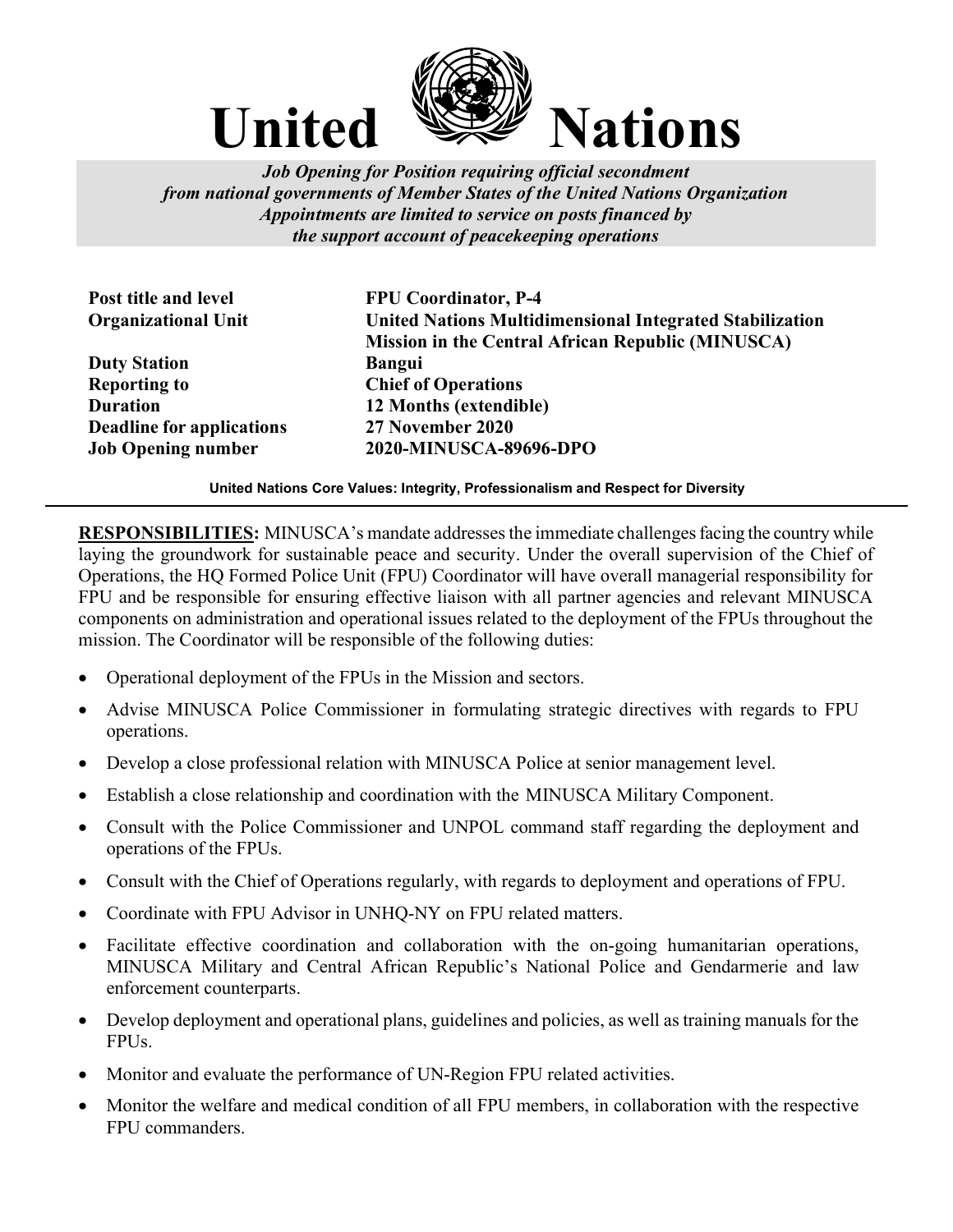- Liaise with Mission Contingent Owned Equipment (COE) Unit and conduct regular COE inspections in the field.
- Coordinate activities and operations of FPUs deployed in the sector / area of responsibility.
- Develop a close professional relationship with Senior Central African Republic's National Police and Gendarmerie Commanders to facilitate the implementation of the mandate.
- Develop training exercises to increase the capacity and capabilities of the various Central African Republic Law Enforcement Agencies.
- Coordinate administrative and logistical needs of the FPUs within the Mission.
- Coordinate the arrival and departure to and from mission area of all members of FPU.
- Ensure that all FPU members are treated in accordance with United Nations rules, regulations and other issuances, in collaboration with the respective Sector Commanders and the FPUcommanders.
- Ensure that all FPU members are aware of their responsibilities, including through induction, to adhere, both in and off duty, to UN rules, regulations, and guidelines as well as other mission directives and issuances, in collaboration with the respective FPU commanders.
- Facilitate any enquiry that may be required to address incidents that are of public concern involving members of the FPU, in collaboration with the respective FPU commanders.
- Advise National Police and Gendarmerie on civil unrest and crowd control tactics.
- Perform additional duties as directed by the MINUSCA Police Commissioner.

## Competencies:

- Professionalism: Shows pride in work and achievements; demonstrates professional competence and mastery of subject matter; is conscientious and efficient in meeting commitments, observing deadlines and achieving results; is motivated by professional rather than personal concerns; shows persistence when faced with difficult problems or challenges; remains calm in stressful situations. Takes responsibility for incorporating gender perspectives and ensuring the equal participation of women and men in all areas of work. Strong negotiation and conflict-resolution skills. Outstanding expert knowledge in the technical field of work in general and in the specific areas being supervised in particular; strong organizational skills; experience in the management and administration: ability to review and edit the work of others.
- Communication: Speaks and writes clearly and effectively; listens to others, correctly interprets messages from others and responds appropriately; asks questions to clarify, and exhibits interest in having two-way communication; tailors language, tone, style and format to match audience; demonstrates openness in sharing information and keeping people informed. Ability to communicate effectively with a wide range of international and national agencies and partners, as well as with the people of different national and cultural backgrounds.
- Planning and Organizing: Develops clear goals that are consistent with agreed strategies; identifies priority activities and assignments; adjusts priorities as required; allocates appropriate amount of time and resources for completing work; foresees risks and allows for contingencies when planning; monitors and adjusts plans and actions as necessary; uses time efficiently
- Jugement/Decision-making: Identifies the key issues in a complex situation, and comes to the heart of the problem quickly; gathers relevant information before making a decision; considers positive and negative impacts of decisions prior to making them; proposes a course of action or makes a recommendation based on available information; checks assumptions against facts; determines that the actions proposed will satisfy the expressed and underlying needs for the decision; makes tough decisions when necessary.